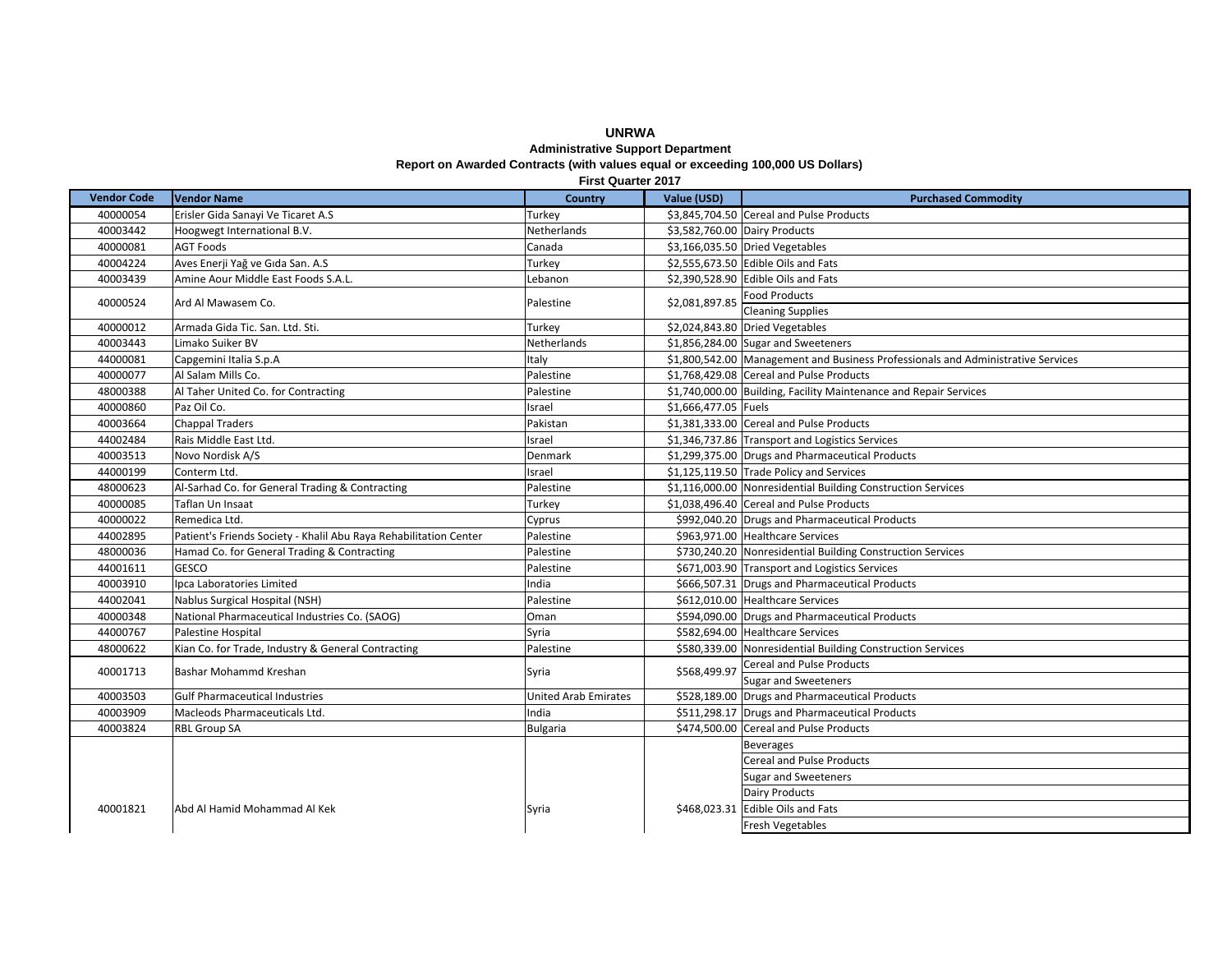#### **UNRWAAdministrative Support Department Report on Awarded Contracts (with values equal or exceeding 100,000 US Dollars) First Quarter 2017**

Meat and Poultry Products Prepared and Preserved Foods Seasonings and Preservatives 44002409 e Red Crescent Society Hospital Al-Bireh Pallestine Palestine **Palestine Palestine** \$460,000.00 Healthcare Services 44000447 GlobalCom Data Services (GDS) Lebanon **1988** S448,000.00 Information and Telecommunication Technology Services 44000091 Sap Italian S.P.A **Italy S.P.A Italy S.P.A Italy S.A. Italy** S.A. Italy S.A. 290.50 Software 40000051 **ED&F Man Sugar Limited** United Kingdom **1** \$420,096.00 Sugar and Sweeteners 40003915 Milan Laboratories (India) Pvt. Ltd India **India** Products (India 2005) Products (India 2016) Products **India** Products 44002287 Holy Family Hospital‐Bethlehem Palestine Palestine \$368,814.00 Healthcare Services 44002042 Al-Razi Hospital Palestine **1956** S354,883.00 Healthcare Services Audio and Visual Presentation and Composing Equipment Components For Information Technology Or Broadcasting Or Telecommunications Computer Equipment and Accessories Data Voice Or Multimedia Network Equipment Or Platforms and Accessories Electrical Equipment and Components and Supplies Electrical Wire and Cable and Harness Office Machines and Their Supplies and Accessories Printed Circuits and Integrated Circuits and Microassemblies **Software** Audio and Visual Presentation and Composing Equipment Components For Information Technology Or Broadcasting Or Telecommunications Computer Equipment and Accessories Printed Circuits and Integrated Circuits and Microassemblies SoftwareSpecialized Trade Construction and Maintenance Services 44001943 St. John Eye Hospital Jerusalem Palestine **1988** S320,346.00 Healthcare Services 44003580 Routes for Development & Consultancy Lebanon **Exercise Accord Exercise Accord Exercise Accord Exercise Accord Lebanon 2016** 48000101 Swiss Canal Co. for Trading & Contracting Palestine  $\frac{1}{2}$  \$308,000.00 Nonresidential Building Construction Services 40000416 Fiat Group Automobiles S.p.A Italy **Example 2.1 Italy** \$305,988.63 Vehicles and Spare Parts 44000276 Quick Fix for Transport & General Trading Co. Palestine Palestine \$293,229.68 Mail and Cargo Transport 44000528 Shelter Rehabilitation (REPAC) Lebanon **1** 5289,024.70 Prefabricated Buildings and Structures 44002354 Children'sPalestine **Bethlehem** S262,800.00 Healthcare Services 44002386 Al-Kindi Hospital - Damascus Syria **Exercise Syria Syria Syria Syria Services** Services 48000062 Sama El Madinah Co. for General Trading & Contracting Palestine **Franch Co. Equator S246,243.50** Nonresidential Building Construction Services 40000498 Abu Ghali General Trading Co. Palestine **Francisch Co. 240,669.00** Cereal and Pulse Products 40000276 AMEX Export-Import GmbH Austria **Export Find Combings** S229,955.62 Drugs and Pharmaceutical Products 40001384 Mediterranean Oil Shipping & Transport Co. (Medco) | Lebanon | \$226,897.43 | Fuels 40000086 Ulusoy Un Sanayi Ve Ticaret A.S. Turkey Turkey Turkey \$222,021.40 Cereal and Pulse Products 44002780 Co. for Maintenance &Jordan **1980** S216,632.60 Garbage Collection Services 44002039 ZakatPalestine  $\sim$  \$206.479.00 Healthcare Services 44001514 WalidLebanon **1988** S206,169.00 Specialized Trade Construction and Maintenance Services 40003490 Specialized Technical Services (STS) Jordan \$349,879.55 40003039Computer Media Center Ltd. (CMC) **Israel** Israel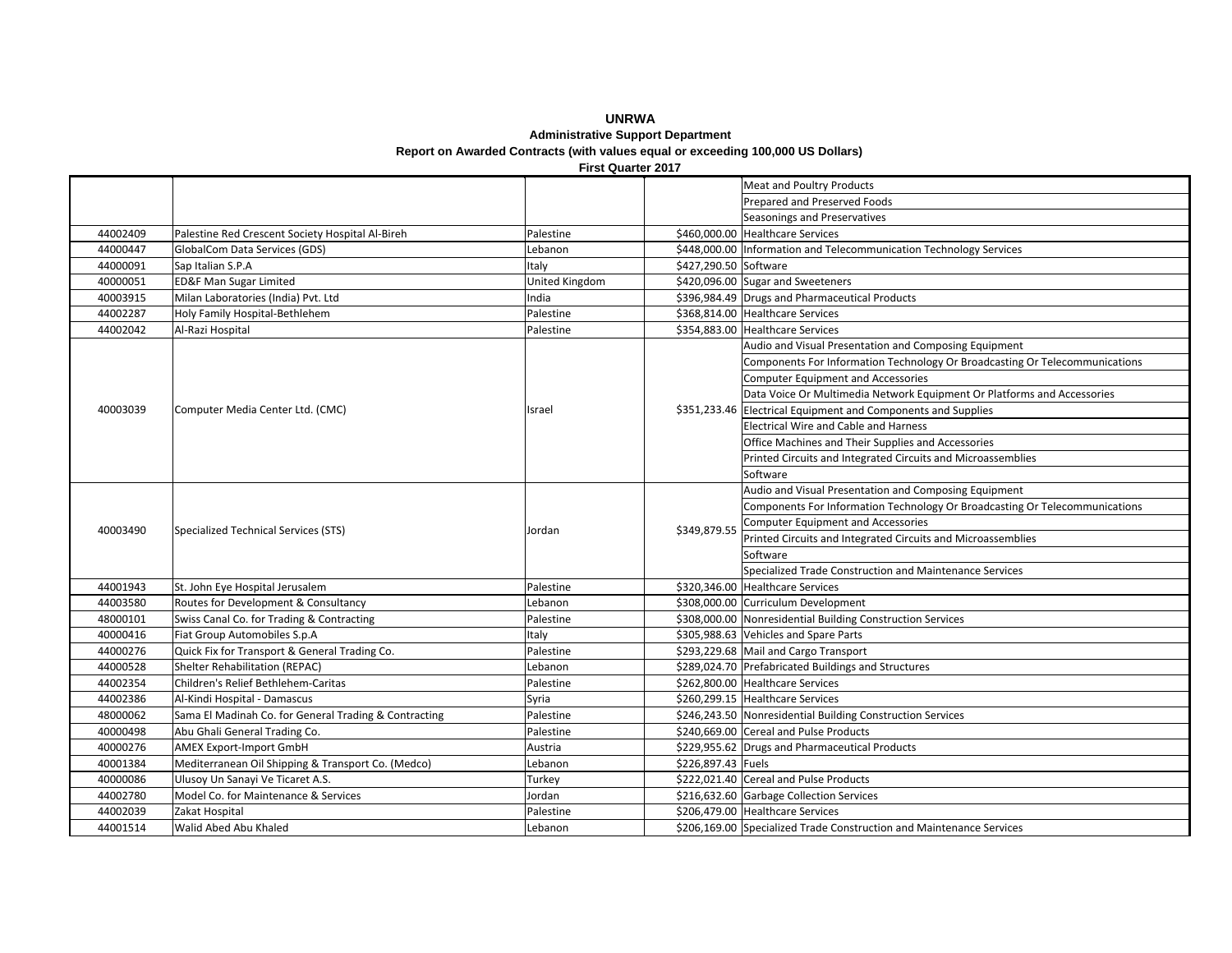### **UNRWA Administrative Support Department Report on Awarded Contracts (with values equal or exceeding 100,000 US Dollars)**

|  | <b>First Quarter 2017</b> |                                                            |                             |                                                                    |  |  |  |  |  |
|--|---------------------------|------------------------------------------------------------|-----------------------------|--------------------------------------------------------------------|--|--|--|--|--|
|  | 40000275                  | Amstelfarma B.V                                            | Netherlands                 | \$184,218.05 Drugs and Pharmaceutical Products                     |  |  |  |  |  |
|  | 44002279                  | The Society of Women Graduates                             | Palestine                   | \$181,665.00 Facilitation Services                                 |  |  |  |  |  |
|  | 48000404                  | Khalil Ahmad Mohãd Hasani                                  | Palestine                   | \$175,600.00 Building and Facility Maintenance and Repair Services |  |  |  |  |  |
|  | 44002265                  | Bethlehem Arab Society for Rehabilitation & Surgery        | Palestine                   | <b>Healthcare Services</b><br>\$174,648.00                         |  |  |  |  |  |
|  |                           |                                                            |                             | <b>Training Services</b>                                           |  |  |  |  |  |
|  | 44003060                  | Al-Bassel Hospital - Damascus                              | Syria                       | \$170,923.60 Healthcare Services                                   |  |  |  |  |  |
|  | 40004108                  | Mezar Mohammad Al Khuby (Rwad AlGhad for Industry & Trade) | Syria                       | \$169,835.00 Food Products                                         |  |  |  |  |  |
|  | 40003913                  | Eskayef Bangladesh Limited                                 | Bangladesh                  | \$163,599.10 Drugs and Pharmaceutical Products                     |  |  |  |  |  |
|  | 40000919                  | Satarco Co. for Industries & General Trading               | Palestine                   | \$163,314.21 Food Products                                         |  |  |  |  |  |
|  | 48000382                  | Al-Quds for Engineering, Construction & Contracting        | Palestine                   | \$160,458.00 Building and Facility Maintenance and Repair Services |  |  |  |  |  |
|  | 44002353                  | Al-Makassed Charitable Hospital                            | Palestine                   | \$160,000.00 Healthcare Services                                   |  |  |  |  |  |
|  | 40003916                  | Psychotropics India Limited                                | India                       | \$153,724.56 Drugs and Pharmaceutical Products                     |  |  |  |  |  |
|  | 40000945                  | Sadi Shuhaibar & Sons Co.                                  | Palestine                   | \$146,685.80 Sterilization Services                                |  |  |  |  |  |
|  | 48000098                  | Palcon Co. for Contracting & General Trading               | Palestine                   | \$144,135.00 Nonresidential Building Construction Services         |  |  |  |  |  |
|  | 44003045                  | Intralasik International Center of Ophthalmology           | Syria                       | \$143,731.20 Healthcare Services                                   |  |  |  |  |  |
|  | 40000327                  | Jordan Sweden Medical & Sterilization Co.                  | Jordan                      | \$139,972.56 Drugs and Pharmaceutical Products                     |  |  |  |  |  |
|  | 48000072                  | Wadi Hunain Co. for Trading & General Contracting          | Palestine                   | \$139,930.60 Nonresidential Building Construction Services         |  |  |  |  |  |
|  | 44000249                  | Mohd A/Rahman Ghurab.                                      | Palestine                   | \$137,940.82 Paper Products                                        |  |  |  |  |  |
|  | 40002450                  | International Business Partner (IBP)                       | Jordan                      | Rental Of Office Machinery<br>\$137,898.22                         |  |  |  |  |  |
|  |                           |                                                            |                             | <b>Computer Services</b>                                           |  |  |  |  |  |
|  | 48000126                  | Lebanese Engineering & Contracting Co. (L.E.C)             | Lebanon                     | \$129,660.30 Building and Facility Maintenance and Repair Services |  |  |  |  |  |
|  | 44002218                  | Noorsat W.L.L                                              | Bahrain                     | \$126,433.00 Public Administration and Finance Services            |  |  |  |  |  |
|  | 40003911                  | Galentic Pharma (India) Pvt. Ltd.                          | India                       | \$125,775.82 Drugs and Pharmaceutical Products                     |  |  |  |  |  |
|  | 44001783                  | Al-Assad University Hospital                               | Syria                       | \$124,308.10 Healthcare Services                                   |  |  |  |  |  |
|  |                           | Naim Brothers Co. & Bookshop                               | Palestine                   | <b>Adhesives and Sealants</b>                                      |  |  |  |  |  |
|  | 40000827                  |                                                            |                             | Arts and Crafts Equipment and Accessories and Supplies             |  |  |  |  |  |
|  |                           |                                                            |                             | Colorants                                                          |  |  |  |  |  |
|  |                           |                                                            |                             | <b>Hand Tools</b>                                                  |  |  |  |  |  |
|  |                           |                                                            |                             | \$122,509.26 Industrial Use Papers                                 |  |  |  |  |  |
|  |                           |                                                            |                             | Measuring and Observing and Testing Instruments                    |  |  |  |  |  |
|  |                           |                                                            |                             | Office Supplies                                                    |  |  |  |  |  |
|  |                           |                                                            |                             | Paints and Primers and Finishes                                    |  |  |  |  |  |
|  |                           |                                                            |                             | <b>Printed Media</b>                                               |  |  |  |  |  |
|  | 40000282                  | Aspen Healthcare FZ LLC                                    | <b>United Arab Emirates</b> | \$120,356.40 Drugs and Pharmaceutical Products                     |  |  |  |  |  |
|  | 44001094                  | Amiad Fuad Mohd Froukh                                     | Palestine                   | \$120,000.00 Real Estate Services                                  |  |  |  |  |  |
|  | 40003935                  | Umedica Laboratories Pyt. Ltd.                             | India                       | \$116,169.87 Drugs and Pharmaceutical Products                     |  |  |  |  |  |
|  | 48000418                  | Tawfiq Taher Abu Kishek                                    | Palestine                   | \$115,000.00 Building and Facility Maintenance and Repair Services |  |  |  |  |  |
|  | 44002267                  | Gezairi Transport Co.                                      | Syria                       | \$111,382.94 Transport and Logistics Services                      |  |  |  |  |  |
|  | 40000264                  | Jordan Modern Oil & Fuel Services Co.                      | Jordan                      | \$108,646.00 Fuels                                                 |  |  |  |  |  |
|  | 44002430                  | Al Arqam Trading for Printing Co.                          | Palestine                   | \$106,911.65 Printing Services                                     |  |  |  |  |  |
|  | 44000320                  | Union of Health Work Committees (UHWC)                     | Palestine                   | \$105,495.90 Healthcare Services                                   |  |  |  |  |  |